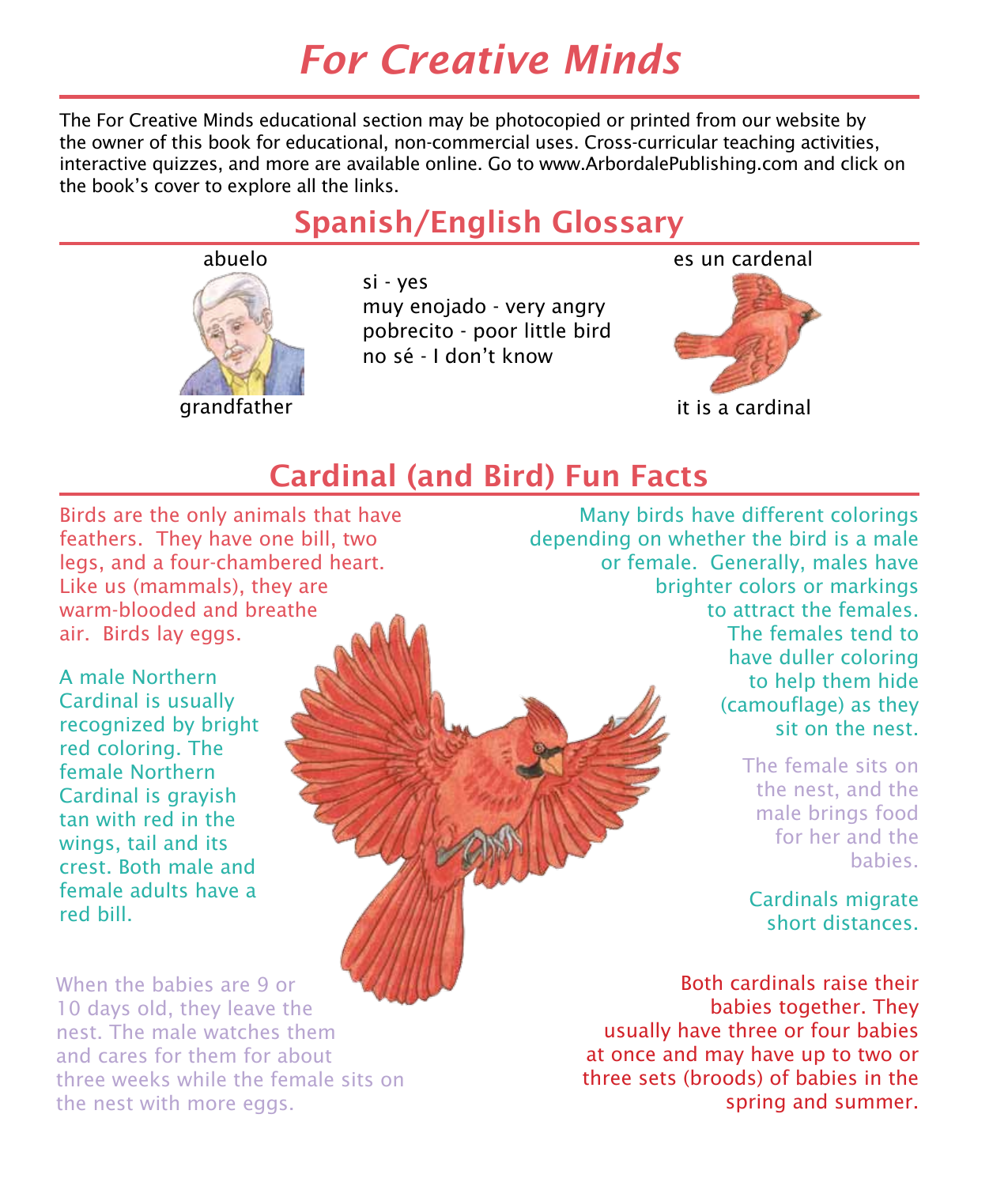## Making a Bird-Happy Backyard Habitat

Just like us, birds need food, water, and a place to live. If they can find those things in your backyard, you might just have some birds move in as neighbors!

### Birds need native food

Plant native trees, shrubs, grass, or flowers that will provide a variety of food like nuts, acorns, fruits, and nectar. Different birds like to eat and live in different types of plants.

Cardinals eat a variety of seeds. If you want to attract cardinals, plant things like:

Mulberries **Serviceberries** Dogwoods **Crabapples** 

Wild grape vines Virgina Creeper Black oil sunflowers (black seeds) **Safflowers** 



- $\cdot$  If it will not damage the house, leave dead limbs on trees so birds can eat the bugs.
- $\cdot$  Make a pile of dead branches that fall or vard clippings in an out-of-the-way area to attract birds.
- $\cdot$  Use leaves and other autumn "fallings" as mulch in your winter gardens it will attract birds and help your garden!

#### Birds need water to drink and to bathe

- Buy or make a shallow bird bath, (with no more than one inch of water) that rests on the ground. Place it near quick shelter, too, like a shrub or small tree in case cats are around.
- $\cdot$  You could make a bath out of a heavy plastic lid or old garbage can lid. You can even use a terra cotta or plastic saucer from a plant pot!
- Birds really like dripping water which you can supply by hanging an old bucket with a small hole in the bottom over the birdbath. Make sure to change the water every few days to keep it fresh.

#### Birds need a place to sleep and build nests

- $\cdot$  Some birds like to live high in the trees; others like to live low to the ground.
- $\cdot$  Cardinals like to nest in dense hedges or thickets. They especially like nesting in honeysuckle thickets. They like living in various types of pine trees (evergreens) during the winter when it gets cold. If you plant trees, flowers or bushes to attract birds to your backyard, use plants that are native to your area.

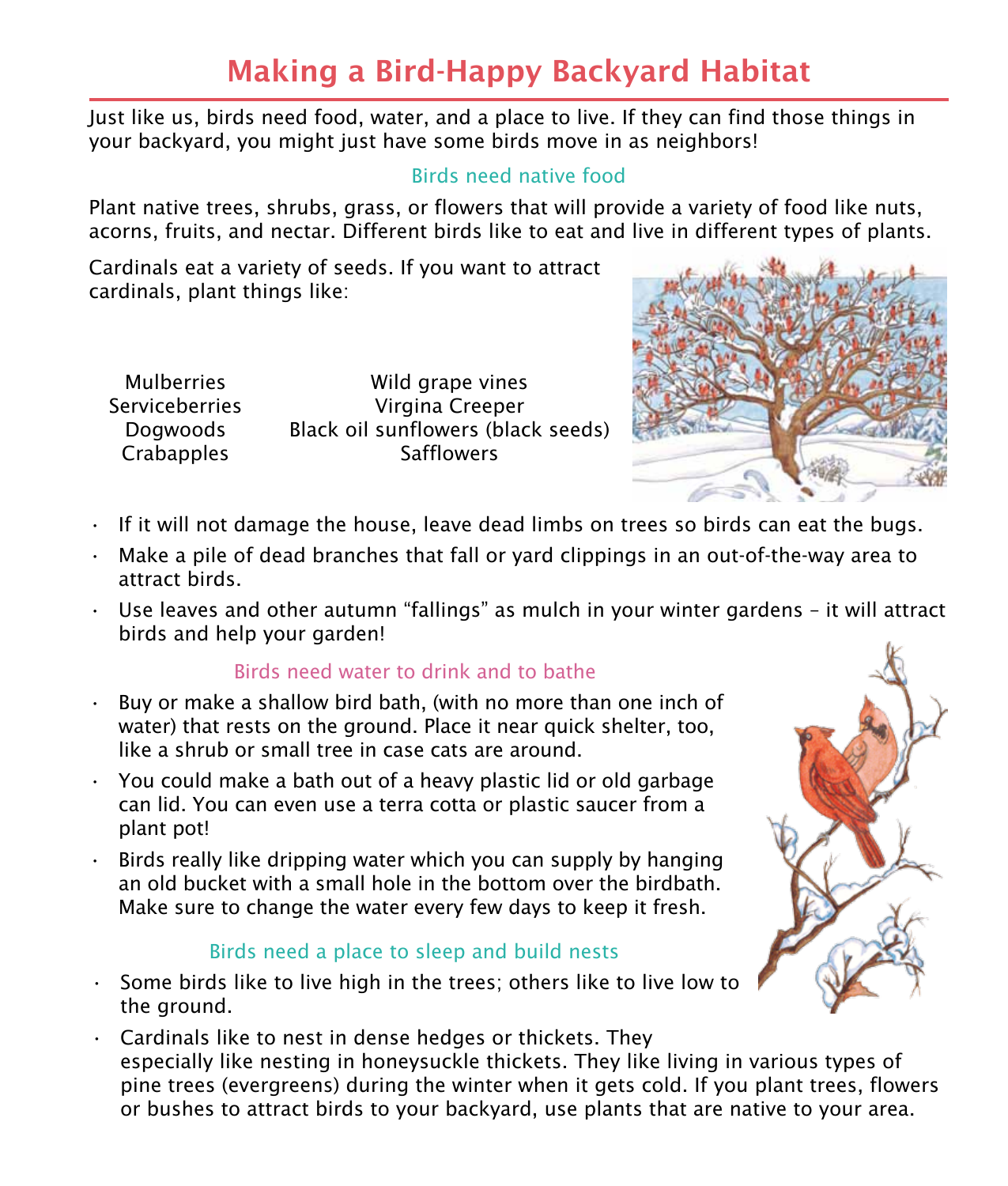### Bird Feeders Are Not Just for Winter! Easy Crafts

There are several bird feeders that can be purchased and used. Different types of birds will eat out of different feeders. Cardinals like eating from platform feeders, but will also eat out of hopper feeders (with a tray) or tube feeders with big enough perches. Backyard birds like eating out of feeders all year long—not just during the winter.

#### 1. Tree Garland

Using a heavy string, natural yarn, or twine and a blunt yarn-type needle, string the following bird treats. When finished, drape the garland in a tree or on a bush for the birds to enjoy.



Popcorn Peanuts (in the shell) or other nuts Crab apples

Slices of oranges or fresh berries Dried fruit (any type) Cranberries or raisins



### 2. Peanut Butter Pinecones

Attach a heavy string, natural yarn or twine to the top of a pinecone. Cover the cone with peanut butter or suet (purchase at bird-feed stores), press sunflower seeds or a birdseed mix into the peanut butter or suet. Hang from a tree branch.

#### 3. Bird Platter

Take an aluminum pie pan and punch several nail-sized holes in the bottom (for drainage). Place the tin on top of an old hanging plant container and hang from a tree limb or a pole or simply place the pan on top of a fence or deck post. Cardinals like eating about 5 to 6 feet off the ground. With enough drainage holes, the seeds should be okay through most rains. Change the seeds if they get too soggy and wet. An old plastic sand shifter toy could also be used.





#### 4. Bird Buffet

Hammer non-rusting galvanized nails into a piece of wood – leaving an inch or two poking out. Nail it to the side of a fence or a pole. Place pieces of orange, lemon, apple, pear, or peach on the nails.